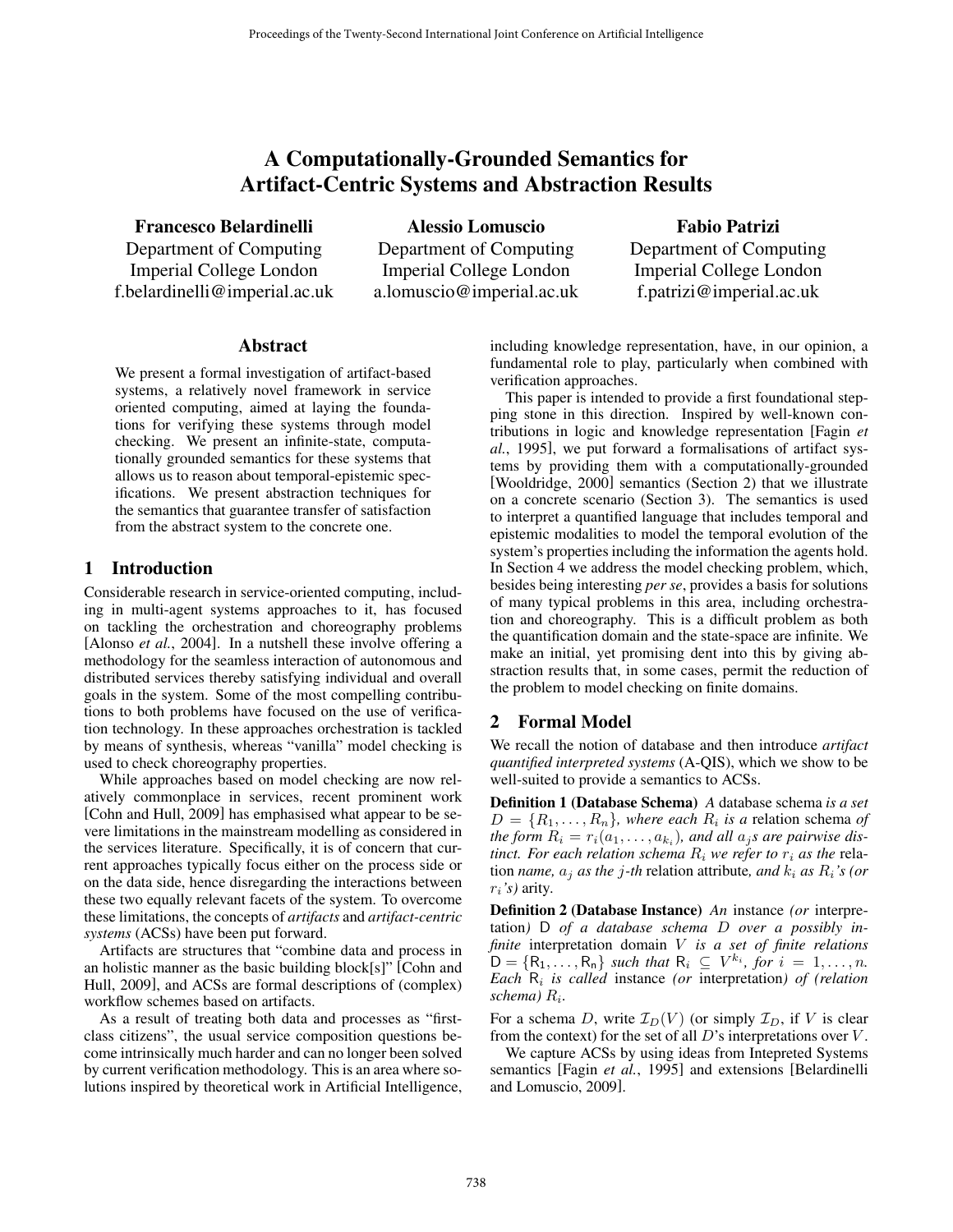We assume a set  $Ag = \{1, \ldots, m\}$  of agents, a database schema  $D = \{R_1, \ldots, R_n\}$ , and an alphabet A containing individual constants  $c_1, c_2, \ldots$ , *n*-ary predicate letters  $P_1^n, P_2^n, \ldots$  for  $n \in \mathbb{N}$ , as well as all relation schemes  $R_1, \ldots, R_n$  in D. Further, for each agent  $i \in Ag$  we introduce a set  $L_i$  of local states  $l_i, l'_i, \ldots$ , a set  $ACT_i$  of actions  $\alpha_i, \alpha'_i, \ldots$ , and a protocol function  $P_i: L_i \longrightarrow 2^{Act_i}$ . We consider local states, actions and a protocol function for the environment e as well. The set  $S \subseteq L_1 \times ... \times L_m \times L_e$  contains the global states of the systems; while  $Act \subseteq Act_1 \times$  $\cdots \times Act_m \times Act_e$  and  $P = \langle P_1, \ldots, P_m, P_e \rangle$  are the set of joint actions and the joint protocol respectively. We can now define artifact quantified interpreted systems (A-QIS).

Definition 3 (A-QIS) *An* artifact quantified interpreted system *is a tuple*  $P = \langle D, V, s_0, \tau, I \rangle$  *where:* 

- *for each*  $i \in Ag$ ,  $D_i$  *is a view on*  $D$  *and*  $L_i = \mathcal{I}_{D_i}(V)$ *. Also,*  $L_e = \mathcal{I}_D(V)$ *;*
- V *is the interpretation domain of* D*;*
- $s_0 \in S$  *is the initial global state;*
- $\tau : \mathcal{S} \longrightarrow (Act \longrightarrow \mathcal{S})$  *is the transition function, where*  $\tau(s)(\alpha)$  *is defined only if*  $\alpha \in P(s)$ *.*
- I *is an interpretation of the alphabet* A *such that:* (i) *for every constant*  $c \in A$ *,*  $I(c) \in V$ *; and* (ii) *for every predicate letter*  $P^n \in \mathcal{A}$ ,  $I(P^n, s) \subseteq V^n$ . In particular, *for each relation schema*  $R$ ,  $I(R, s) = R$ .

For  $s, s' \in S$  we say that s' is a *successor* of s, or  $s \longrightarrow s'$ , if there exists  $\alpha \in Act$  such that  $s' = \tau(s)(\alpha)$ . A *run* r is a sequence  $r = s^0 \longrightarrow s^1 \longrightarrow \dots$  such that  $s^i \longrightarrow s^{i+1}$ . For  $n \in \mathbb{N}$ ,  $r(n)$  is the *n*-th element in the sequence, i.e.,  $s^n$ . For  $s, s' \in S$  we say that s is *epistemically indistinguishable* from s' for agent i, or  $s \sim_i s'$ , if  $s_i = s'_i$  [Fagin *et al.*, 1995].

Observe that A-QISs specialise quantified interpreted systems (QIS), as defined in [Belardinelli and Lomuscio, 2009]. In fact, a QIS can be seen as an A-QIS  $\mathcal{P} = \langle V, s_0, \tau, I \rangle$ with no database schema, so that the internal structure of local states is left unspecified.

#### 2.1 The First-Order MAS Logic FO-CTLK

Given the set  $Ag$  of agents and the alphabet  $A$ , the first-order temporal epistemic language  $\mathcal{L}_m$  contains all individual constants, predicate letters and relation schema in  $A$ , individual variables  $x_1, x_2, \ldots$ , the connectives  $\neg$  and  $\rightarrow$ , the quantifier  $\forall$ , the branching time operators AX, AU and EU, the epistemic operator  $K_i$  for each agent  $i \in Ag$ , and the common knowledge operator C [Fagin *et al.*, 1995].  $\mathcal{L}_m$  contains no functional symbols, so the only terms in the language are individual variables and constants.

**Definition 4** *Formulas in*  $\mathcal{L}_m$  *are defined in BNF as follows:* 

$$
\phi ::= P^{k}(t_{1},...,t_{k}) | \neg \phi | \phi \rightarrow \phi | \forall x \phi | AX\phi | A\phi U\phi
$$
  
 
$$
E\phi U\phi | K_{i}\phi | C\phi
$$

The formulas  $AX\phi$  and  $A\phi U\phi'$  (resp.  $E\phi U\phi'$ ) are read as "*for all paths, at the next step* φ" and "*for all paths (resp. for some path),*  $\phi$  *until*  $\phi''$ .  $K_i\phi$  means "*agent i knows*  $\phi''$ ; while  $C\phi$  is read as " $\phi$  *is common knowledge*". The logical symbols  $\land$ ,  $\lor$ ,  $\leftrightarrow$  and  $\exists$ , as well as the operators AG, AF, EG, EF, and  $EX$  are defined as standard. Finally,  $E\phi$  is defined as  $\bigwedge_{i\in Ag} K_i\phi$ , and for  $n \in \mathbb{N}$ ,  $E^0\phi = \phi$  and  $E^{n+1}\phi = E E^n \phi$ .

By  $\phi[\vec{y}]$  we mean that  $\vec{y} = y_1, \dots, y_n$  are all  $\phi$ 's free variables; and  $\phi[\vec{y}/\vec{t}]$  is the formula obtained by substituting simultaneously some, possibly all, free occurrences of  $\vec{y}$  in  $\phi$ with  $\vec{t} = t_1, \ldots, t_n$  while renaming bound variables. As standard, a sentence is a formula with no free variables.

In what follows we consider two fragments of  $\mathcal{L}_m$ .

**Definition 5** *Formulas in the*  $\forall$ *ACTLK-fragment of*  $\mathcal{L}_m$  *are defined in BNF as follows, where the logical symbols* ∨*,* ∧*,*  $A\overline{U}$ *, and*  $\exists$  *are taken as primitives:* 

$$
\phi \quad ::= \quad P^k(\vec{t}) \mid \neg P^k(\vec{t}) \mid \phi \lor \phi \mid \phi \land \phi \mid \forall x \phi \mid AX\phi
$$
\n
$$
A\phi U\phi \mid A\phi \overline{U}\phi \mid K_i\phi \mid C\phi
$$

*where*  $A\phi\overline{U}\phi'$  *is read as "for all paths,*  $\phi$  *release*  $\phi'$ *".* 

*The* ACT LK*-fragment extends the* ∀ACT LK*-fragment with the following clause:*

• *if* φ *is a formula, then* ∃xφ *is also a formula.*

We now define the semantics of  $\mathcal{L}_m$  formulas in terms of A-QISs. Given an assignment  $\sigma$  from the set of variables in  $\mathcal{L}_m$  to the individuals in V, the interpretation  $I^{\sigma}(t)$  of an individual term t is defined as  $\sigma(t)$  if t is a variable, or  $I(t)$ if t is a constant. Also,  $\sigma_a^x$  is the assignment that maps x to a and coincides with  $\sigma$  on all other variables.

**Definition 6** *The satisfaction relation*  $\models$  *for*  $\phi \in \mathcal{L}_m$ ,  $s \in \mathcal{S}$ *, and an assignment* σ *is inductively defined as follows:*

$$
(\mathcal{P}^{\sigma}, s) \models P^{k}(\vec{t}) \quad \text{iff} \quad \langle I^{\sigma}(t_{1}), \ldots, I^{\sigma}(t_{k}) \rangle \in I(P^{k}, s)
$$
\n
$$
(\mathcal{P}^{\sigma}, s) \models \neg \phi \quad \text{iff} \quad (\mathcal{P}^{\sigma}, s) \not\models \phi
$$
\n
$$
(\mathcal{P}^{\sigma}, s) \models \phi \rightarrow \phi' \quad \text{iff} \quad (\mathcal{P}^{\sigma}, s) \not\models \phi \text{ or } (\mathcal{P}^{\sigma}, s) \models \phi
$$
\n
$$
(\mathcal{P}^{\sigma}, s) \models \forall x \phi \quad \text{iff} \quad \text{for all } a \in V, (\mathcal{P}^{\sigma_{a}^{*}}, s) \models \phi
$$
\n
$$
(\mathcal{P}^{\sigma}, s) \models AX\phi \quad \text{iff} \quad \text{for all runs } r, \text{ if } r(n) = s
$$
\n
$$
(\mathcal{P}^{\sigma}, s) \models A\phi U\phi' \quad \text{iff} \quad \text{for all runs } r, \text{ if } r(n) = s \text{ then}
$$
\n
$$
(\mathcal{P}^{\sigma}, s) \models A\phi U\phi' \quad \text{iff} \quad \text{for all runs } r, \text{ if } r(n) = s \text{ then}
$$
\n
$$
t = s \times n, (\mathcal{P}^{\sigma}, r(k)) \models \phi' \text{ and}
$$
\n
$$
n \leq k' < k \text{ implies } (\mathcal{P}^{\sigma}, r(k)) \models \phi'
$$
\n
$$
(\mathcal{P}^{\sigma}, s) \models E\phi U\phi' \quad \text{iff} \quad \text{for all } s, s', \text{ if } s \sim_i s' \text{ then } (\mathcal{P}^{\sigma}, s') \models \phi
$$
\n
$$
(\mathcal{P}^{\sigma}, s) \models K_i \phi \quad \text{iff} \quad \text{for all } s, s', \text{ if } s \sim_i s' \text{ then } (\mathcal{P}^{\sigma}, s') \models \phi
$$
\n
$$
(\mathcal{P}^{\sigma}, s) \models C\phi \quad \text{iff} \quad \text{for all } k \in \mathbb{N}, (\mathcal{P}^{\sigma}, s) \models E^{k
$$

A formula  $\phi \in \mathcal{L}_m$  is *true* in a state s, or  $(\mathcal{P}, s) \models \phi$ , if for all assignment  $\sigma$ ,  $(\mathcal{P}^{\sigma}, s) \models \phi$ ; it is *true* in an A-QIS P, or  $\mathcal{P} \models \phi$ , if  $(\mathcal{P}, s_0) \models \phi$ .

#### 3 The Equipment Purchasing Scenario

We now introduce a scenario, inspired by a real Business Process use-case developed at IBM, which shows the artifactcentric approach at work. Although we do not formally define a general translation procedure from artifact-centric business processes to A-QIS, this formalisation exemplifies how this can be done and, therefore, demonstrates that A-QISs can effectively be employed to reason about real ACSs.

#### 3.1 The Scenario

The employees of a company who need to purchase some equipment must follow a procedure, which involves the following agents: a *requester*, who needs to purchase the equipments; a *buyer*, who is in charge of buying the requested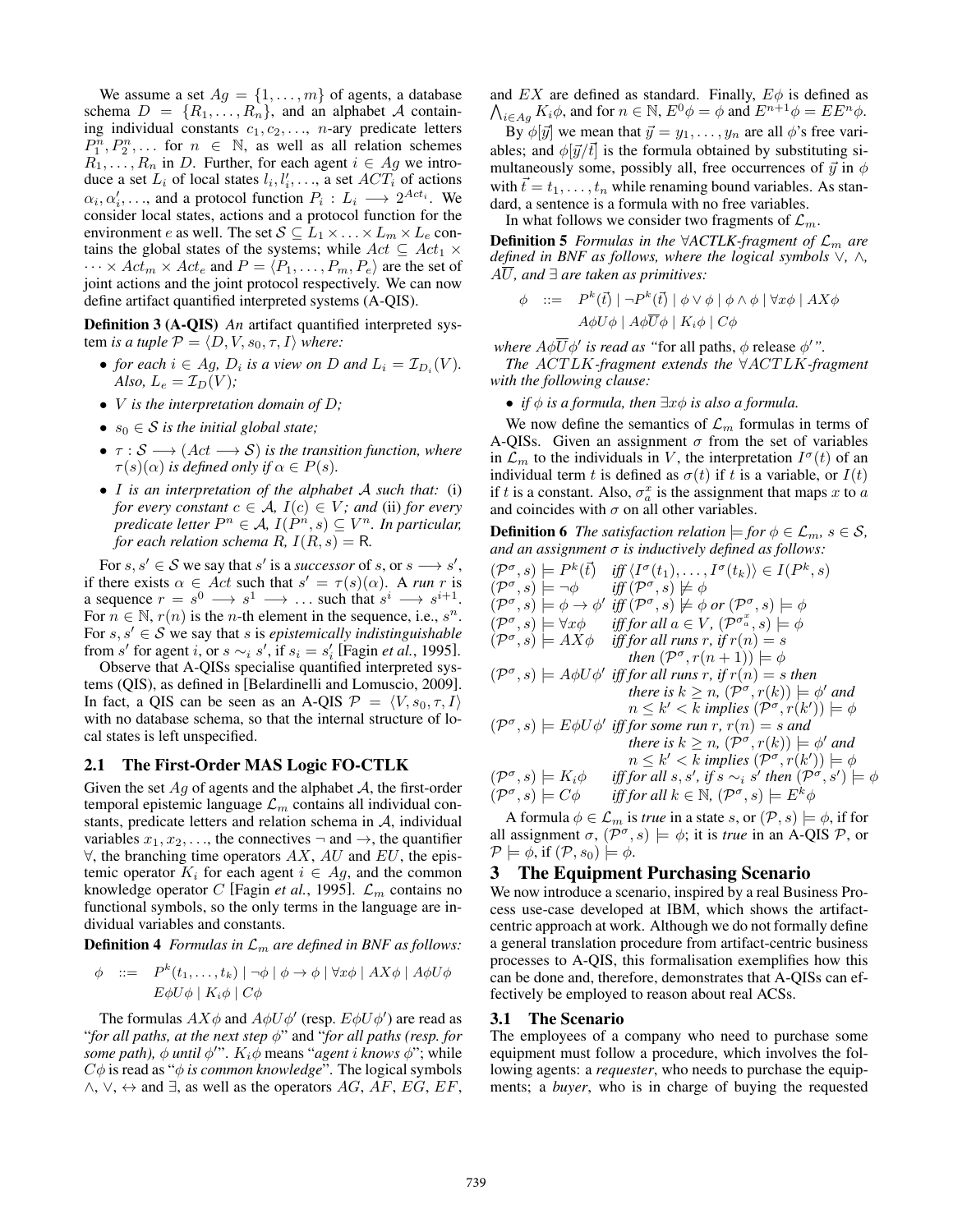

Figure 1: Lifecycles of request and procurement orders

items; and some *suppliers*, who supply the equipment. The process begins when the requester fills out a *requisition order* with some line items referring to desired products (e.g., a laptop). The requester then submits the order to the buyer, who finds an appropriate supplier for each line item, and prepares a *procurement order* containing the relevant line items. Procurement orders are then submitted to suppliers, who can either reject or fulfil the received orders. In the former case, the buyer is notified; in the latter, the items are shipped.

Orders are captured by *artifacts*, i.e., structures containing data fields, and associated with sets of actions enabling data manipulation. Requisition orders contain fields: id, the requisition order identifier;  $itm$ , the line item(s) occurring in the order;  $p\_{ord}$ , the procurement order(s) associated with the requisition order; and status (see below). Procurement orders contain:  $id$ , the procurement order identifier;  $s_id$ , the identifier of the supplier selected by the buyer;  $itm$ , the line item(s) occurring in the order; and status (see below).

The evolution of an artifact status field, in response to agent actions, is referred to as the artifact's *lifecyle*, which accounts for the stage of the process that the artifact is in. Figures 1(a) and 1(b) depict the lifecycles for request and procurement orders in the form of transition systems, where nodes are labelled by the status they represent, and transitions by pairs " $ag, op$ ", associating each action  $(op)$  with the agent  $(ag)$  that can execute it, R standing for requester, B for buyer, and S for supplier. Each request order has 3 possible statuses, namely *crt* (created), *sbb* (submitted to buyer), and *cld* (closed), and 5 transitions: R, create (the requester creates a request order);  $R, add\_li\_ro$  (the requester adds a line item to the created request order);  $R$ ,  $sbm_b$  (the requester submits the order to the buyer);  $B, prepare$  (the requester prepares a procurement order for this request order); B, close (the requester closes the request order, when all items are shipped). The lifecycle of procurement orders is similar, though not described here for brevity.

#### 3.2 Formalisation

For simplicity we assume each requisition order contains at most one item; however, A-QISs are sufficiently expressive to overcome this limitation.

**Agents.** The set of agents is  $Agt = \{1, 2, ..., n_S, e\},\$ where: 1 represents the requester; 2 the buyer;  $3, \ldots, n_S$ stand for the suppliers; and e represents the environment.

**Interpretation Domain.** We take  $V = ID_A \cup ID_S \cup LI$ as the interpretation domain, where:  $ID_A$  is an infinite set of *artifact identifiers*,  $ID_S = \{3, \ldots, n_S\}$  is the finite set of *supplier identifiers* (see below), and LI is the finite set of all line items, i.e.  $LI = \{monitor, printer, phone\}$ . All these sets are assumed disjoint. Moreover, we take the symbol  $-\in$ V to represent a null value.

Environment Database Schema. We define the A-QIS environment database schema  $D_e = \{RO, PO\}$ , where the relations  $RO$  and  $PO$  are intended to record the information about all request and procurement orders. Their schemes are as follows:  $RO(id, itm, p\text{-}ord, status)$ , where: id is the requisition order identifier,  $itm$  is the (single) line item occurring in the order,  $p\_{ord}$  is the (single) procurement order associated with the requisition order, and status is the current status of the order;  $PO(id, s\_id, itm, status)$ , where: id is the procurement order identifier,  $s$ <sub>-id</sub> is the identifier of the supplier selected by the buyer,  $itm$  is the (single) line item in the order, and status is the current order status.

Local States. To model the requester's (i.e., agent 1) localstate space we take the set  $\mathcal{I}_{D_1}(V)$  of interpretations of the database  $D_1 = \{RO_1\}$ , where  $RO_1$ 's schema matches  $RO$ 's. Similarly, buyer's (i.e., agent 2) local states are interpretations of the database  $D_2 = \{RO_2, PO_2\}$  over  $V (I_{D_2}(V))$ where  $RO_2$ 's and  $PO_2$ 's schemes match  $RO$ 's and  $PO$ 's, respectively. As for agents  $3, \ldots, n<sub>S</sub>$ , the suppliers, local states are interpretations of databases  $D_i = \{P O_i\}$  over V, i.e.,  $\mathcal{I}_{D_i}(V)$ , for  $i = 3, \ldots, n_S$ , where  $PO_i$ 's schema is the same as  $PO$ 's Finally, as set of environment local states we simply take  $\mathcal{I}_{D_e}(V)$ .

Actions. For conciseness, without loss of generality, we use parametric actions. A parametric action of the form  $a(p_1,\ldots,p_q)$ , where a is the action name and  $p_1,\ldots,p_q$ are its parameters, represents a family of actions containing one *ground* action per distinct parameter assignment of values from  $V$ . As a convention, for an action parameter  $p$ , we denote the generic value assigned to  $p$  as  $p$ . Agents' action sets are defined as follows. For agent 1, we take  $Act_1 = \{create, add\_li\_ro(id, li), sbm\_b(id)\},$  where: create is meant to create a new request order (with unique identifier);  $add\_li\_ro(id, li)$  is meant to add line item li to the request order identified by  $id$ ; and  $sbm_b(id)$  is meant to submit the request order identified by  $id$  to the buyer. The action sets for the other agents are similar, but omitted here. As for the environment, we simply have  $Act_e = \emptyset$ .

Protocol Functions. We only report the buyer's protocol function, the other agents' are similar, while,  $Act_e$  being empty, no protocol is defined for the environment. The buyer's protocol  $P_2 : \mathcal{I}_{D_2}(V) \longrightarrow 2^{Act_2}$  is as follows ( $D_2 =$  $\{RO_2, PO_2\}$ ). prepare(id, s\_id)  $\in P_2(D_2)$  if there exists a tuple  $\langle id, \text{itm}, p\text{-ord}, \text{sbb} \rangle \in \text{RO}_2$ , and either p\_ord = or there exists a tuple  $\langle p\_{ord}, s\_{id}, \text{itm}, s \rangle \in PQ_2 \text{ s.t. } s \in$  ${prp, rej}$ . This formalises that the buyer can prepare a new procurement order for an existing request order only if the request order is in status sbb, and either no corresponding procurement order has been prepared yet, or, if it has, it is either in status prp (prepared) or rej (rejected).  $close(id) \in P_2(D_2)$ if there exists two tuples:  $\langle id, \text{itm}, p \text{-ord}, \text{sbb} \rangle \in \text{RO}_2$  with p ord  $\neq$  –, and  $\langle$  p ord, itm, s id, acc $\rangle \in PO_2$ , that is, the buyer can close only existing request orders whose associated procurement order is accepted; and  $sbm_s(id) \in P_2(D_2)$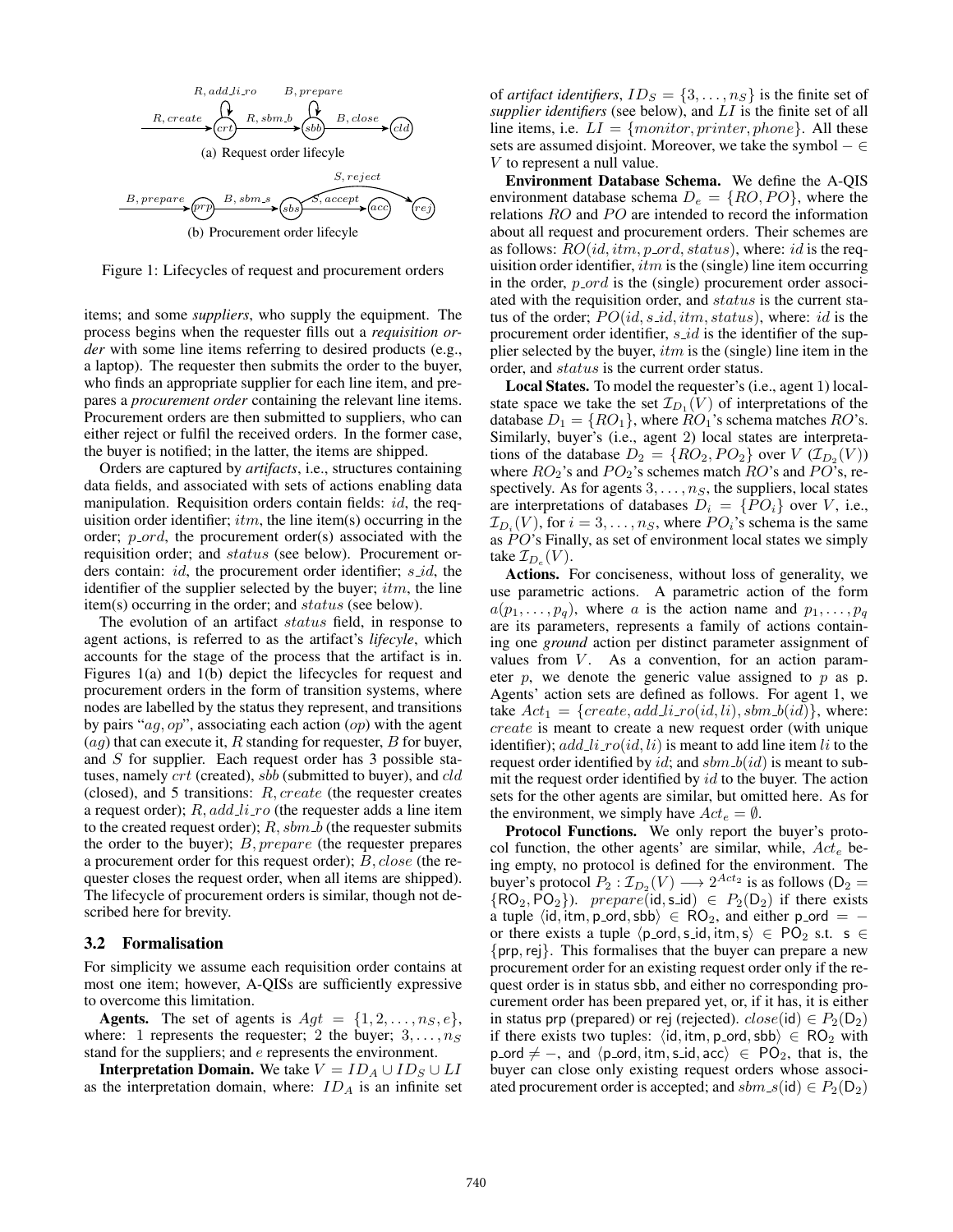if there exists a tuple  $\langle id, s \dot{-} id, \text{itm}, \text{prp} \rangle \in \text{PO}_2$ , i.e., the buyer can submit (to a supplier) only prepared procurement orders.

Interpretation Function. The interpretation function I is simply defined as the identity on the environment's local state, that is, for  $s = \langle D_1, D_2, D_3, \ldots, D_{n_s}, D_e \rangle \in S$ ,  $I(s) = D_e.$ 

Initial State. As for the (global) initial state, we assume all relations are initially empty.

Global Transition Function. First, we define some dependencies between the agents' local states and the environment's. For a global state  $s = \langle D_1, D_2, D_3, \ldots, D_{n_S}, D_e \rangle$ , with  $D_1 = \{RO_1\}$ ,  $D_i = \{PO_i\}$ , for  $i = 3, ..., n_S$ , and  $D_e = \{RO, PO\}$ , we have:  $RO_1 = RO, D_2 = D_e$ , and for each  $i = 3, \ldots, n_S$ ,  $\langle id, s \rangle$  id, itm, status  $\rangle \in \text{PO}_i$  iff s id  $i = i$ and  $\langle id, s \dot{=} id, itm, status \rangle \in PO$ . For simplicity, given a current global state  $s$  and a joint action  $a$ , we define the successor global state  $s' = \tau(a)(s)$  by defining its environment component  $D'_e = \{ RO', PO' \}$ , as all other components are derivable through the above dependencies. For brevity, we describe only one action.

For  $a = \langle create, -, -, \ldots, - \rangle$ ,  $D'_e$  in s' is such that  $PO_e' = PO_e$ , and  $RO_e' = RO_e$   $U \{ \langle id', -, -, crit \rangle \},$ with  $\mathsf{id}' \in ID_A$  such that there is no other tuple  $\langle id, \text{itm}, \text{p}_\text{ord}, \text{status} \rangle \in \text{RO}$  such that  $id = id'$ . Informally, when the requester creates a new order, a new request order artifact is created, with a unique identifier.

Once the system has been modelled, it is possible to verify particular specifications on it. For instance, the system described above satisfies formula  $\varphi_1$  =  $AG(\forall id_r, itm, p \quad RO_e(id_r, itm, p, \text{cld})$  $\exists s \ K_2PO_e(p, s, itm, acc)$ , which states that a request order can be in state *closed* only if the buyer knows that the corresponding procurement order has been actually accepted by some supplier (this corresponds to the precondition of action *close* according to protocol  $P_2$ ). This property intuitively corresponds to a specification that should indeed be satisfied in the scenario considered. Other epistemic specifications of interest can be similarly formalised.

#### 4 Model checking and Abstraction

We would like to be able to verify automatically any formula  $\varphi$  in  $\mathcal L$  on a given A-QIS, i.e., to give an effective methodology for answering the model checking query  $\mathcal{P} \models \varphi$ . The (considerable) difficulty resides in the fact that  $P$  is, in general, an infinite structure. To make inroads into this problem we give an abstraction technique for A-QIS by extending the results presented in [Cohen *et al.*, 2009] to the case of infinite models. We present the results obtained in their fullest generality by giving them on structures built on arbitrary sets, rather than specific database views (Def. 3). This corresponds to the general class of quantified interpreted systems (QIS) as defined in [Belardinelli and Lomuscio, 2009]. Given A-QIS are a subclass of QIS, all the results here proved also hold for A-QIS.

#### 4.1 Simulation

The standard notion of simulation for reactive systems states that a system simulates another if every behaviour of the latter is a behaviour of the former [Clarke *et al.*, 1994]. Since ACTL operators quantify over all behaviours (runs), any ACTL property that holds in the simulating system holds also in the simulated system. To extend this preservation property to ∀ACTLK, we require that any epistemic possibility in the simulated system is matched by an epistemic possibility in the simulating system. Similar conditions apply to individuals.

Definition 7 (Sublanguage) Let L and L' be first-order tem*poral epistemic languages as in Def. 4, with alphabets* A *and*  $A'$  respectively.  $\mathcal{L}'$  is a sub-language of  $\mathcal{L}$ , or  $\mathcal{L}' \subseteq \mathcal{L}$ , if  $\mathcal{A}' \subseteq \mathcal{A}$ .

We now define the notion of simulation for QIS.

**Definition 8 (Simulation)** Let  $P = \langle V, s_0, \tau, I \rangle$  be a QIS *on the set Ag of agents and the language L, and let*  $\mathcal{P}' =$  $\langle V', s'_0, \tau', I' \rangle$  be a QIS on the same set Ag of agents and a sub-language  $\mathcal{L}' \subseteq \mathcal{L}$ . A simulation between  $\mathcal P$  and  $\mathcal P'$  is a pair of relations  $\simeq \, \subseteq {\mathcal{S}} \times {\mathcal{S}}'$  and  $\approx \, \subseteq V \times V'$  such that:

(*a*)  $s_0 \simeq s'_0;$ 

*(b)* if  $a \in V$  then there exists  $a' \in V'$  such that  $a \approx a'$ ;

and if  $s \simeq s'$  then:

- *(c)* if  $s \longrightarrow u$  then  $s' \longrightarrow' u'$  for some  $u'$  such that  $u \simeq u'$ ;
- *(d)* if  $s \sim_i u$  then  $s' \sim'_i u'$  for some  $u'$  such that  $u \simeq u'$ ;
- *(e)* for all  $P^n \in \mathcal{L}'$ , if  $\vec{a} \approx \vec{a}'$  then  $\vec{a} \in I(P^n, s)$  iff  $\vec{a}' \in I$  $I'(P^n, s');$
- *(f)* for all  $c \in \mathcal{L}'$ ,  $I(c) \approx I'(c)$ ;

*where*  $\longrightarrow$  *and*  $\longrightarrow'$  *are the transition relations in*  $P$  *and*  $P'$ *respectively. If there is a simulation pair between*  $P$  *and*  $P'$ , *we say that*  $P'$  *simulates*  $P$ *, or*  $P \preceq P'$ *.* 

According to (a) the initial state in  $P$  has to be matched by the initial state in  $\mathcal{P}'$ . Similarly for (b) and individuals. According to (c) and (d) every temporal and epistemic transition in  $P$  has to be matched by a transition in  $P'$ . According to (e) and (f) related states must agree on the sub-language  $\mathcal{L}'$ .

Any ∀ACTLK property is preserved from the simulating QIS  $\mathcal{P}'$  to the QIS  $\mathcal P$  being simulated:

**Lemma 1** Assume that  $\mathcal{P}'$  simulates  $\mathcal{P}$ . For any ∀ACTLKformula  $\phi \in {\mathcal L}'$ , if  ${\mathcal P}' \models \phi$  then  ${\mathcal P} \models \phi$ .

Lemma 1 follows directly from the following remark:

if 
$$
(\mathcal{P}'^{\sigma'}, s') \models \phi, s \simeq s'
$$
 and  $\sigma(x) \approx \sigma'(x)$  then  $(\mathcal{P}^{\sigma}, s) \models \phi$   
(1)

The proof, omitted here, is by induction on the length of  $\phi$ .

Differently from the propositional level, we can define a strengthening of the notion of simulation, so that also existential formulas are also preserved.

Definition 9 (Simulation<sup>+</sup>) *A simulation*<sup>+</sup> *between* P *and*  $\mathcal{P}'$  *is a pair of relations*  $\simeq \ \subseteq \mathcal{S} \times \mathcal{S}'$  *and*  $\approx \ \subseteq V \times V'$  *such that:*

 $(a) \simeq$  and  $\approx$  are a simulation pair between  $P$  and  $P'$ ;

*(b)* if  $a' \in V'$  then there exists  $a \in V$  such that  $a \approx a'$ .

If there is a simulation<sup>+</sup> pair between  $P$  and  $P'$ , we say that  $\mathcal{P}'$  simulates<sup>+</sup>  $\mathcal{P}$ , or  $\mathcal{P} \preceq^+ \mathcal{P}'$ .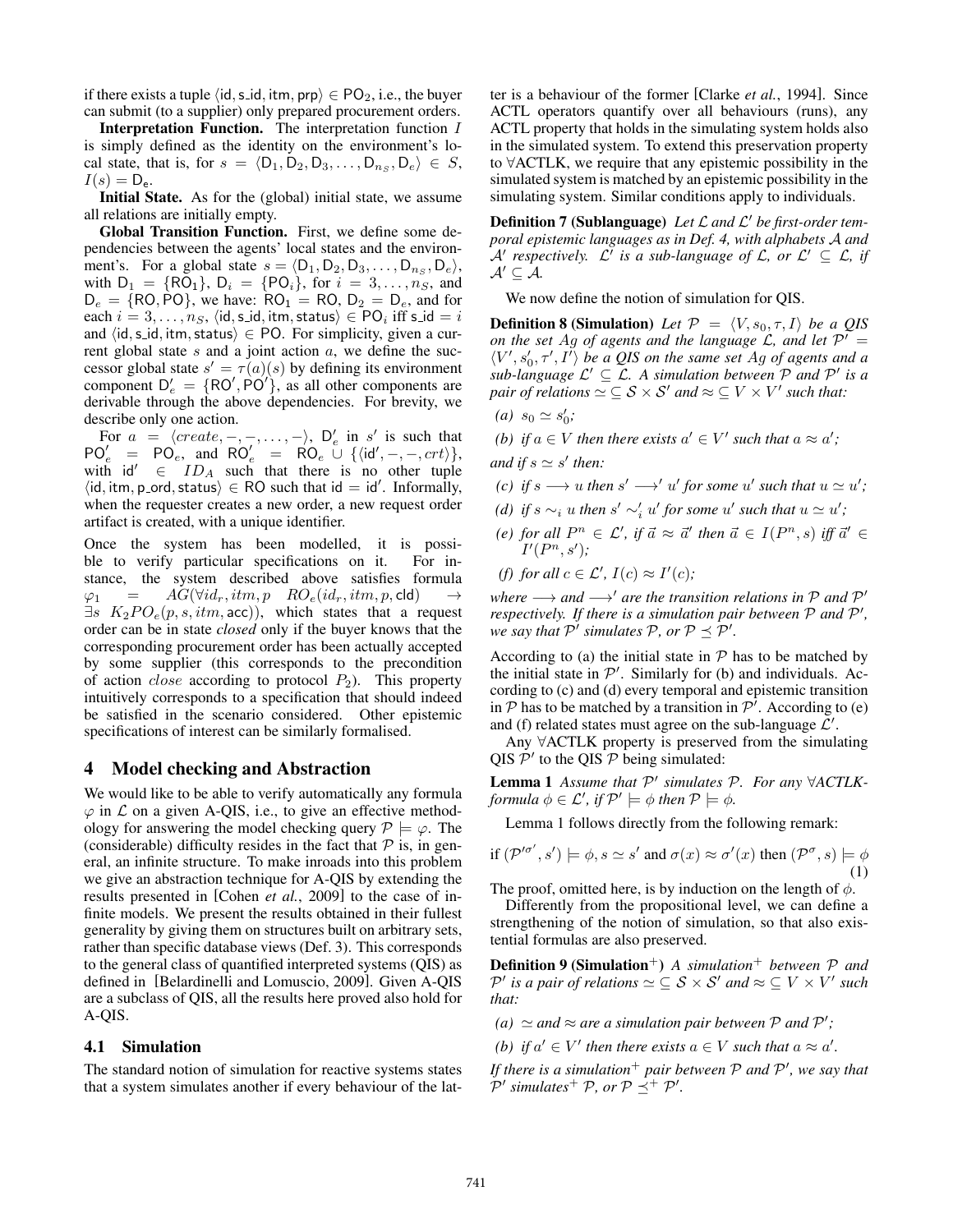We can now prove the following strengthening of Lemma 1.

Lemma 2 Assume that  $P'$  simulates<sup>+</sup> P. For any ACTLK*formula*  $\phi \in \mathcal{L}'$ *, if*  $\mathcal{P}' \models \phi$  *then*  $\mathcal{P} \models \phi$ .

The result follows from (1), where the inductive case for the existential quantifier makes use of clause (b) in Def. 9. We omit the complete proof for reasons of space.

In the rest of the paper we focus on simulation<sup>+</sup> and the ACTLK-fragment.

# 4.2 Existential Abstraction of QIS

In systems with large state spaces, it is infeasible to verify design requirements by considering all reachable states, even if represented symbolically [Burch *et al.*, 1992]. In existential abstraction [Clarke *et al.*, 1994], one reduces a large, possibly infinite reactive system - referred to as the *concrete* system - into a possibly smaller reactive system - referred to as the *abstract* system - by partitioning the system states into equivalence classes. Each equivalence class, called an *abstract state*, forms a state in the abstract system.

Here, we extend existential abstraction to quantified interpreted systems by abstracting each agent  $i$  and the quantification domain  $V$  separately. Formally, the abstract QIS is defined as a quotient construction as follows. Assume a quantified interpreted system  $P$  over the set  $Ag$  of agents and the language L. For each  $i \in Ag$  assume the equivalence relations  $\equiv_i \subseteq L_i \times L_i$  and  $\equiv_i \subseteq ACT_i \times ACT_i$ . Further, assume an equivalence relation  $\equiv \subseteq V \times V$ . For  $l \in L_i$ , write [l] for the equivalence class of l w.r.t.  $\equiv_i$ , and  $[\alpha]$  for the equivalence class of  $\alpha \in ACT_i$  w.r.t.  $\equiv_i$ . Similarly, [a] is the equivalence class of  $a \in V$  w.r.t.  $\equiv$ . Write  $[s]$  for  $\langle [s_1], \ldots, [s_n] \rangle$  and write  $[\vec{\alpha}]$  for  $\langle [\alpha_1], \ldots, [\alpha_n] \rangle$ . Finally, let  $\mathcal{L}' \subseteq \mathcal{L}$  be a sublanguage of  $\mathcal L$  that does not distinguish between equivalent local states and individuals, i.e.,

(\*) for all  $P^n \in \mathcal{L}'$ , if  $s \equiv s'$  and  $\vec{a} \equiv \vec{a}'$  then  $\vec{a} \in I(P^n, s)$ iff  $\vec{a}' \in I(P^n, s')$ .

Definition 10 (Quotient QIS) *The quotient of* P *is the QIS*  $\mathcal{P}'$  on the set Ag of agents and the sub-language  $\mathcal{L}' \subseteq \mathcal{L}$ *such that:*

*1.*  $V' = \{ [a] \mid a \in V \};\$ 2.  $L'_i = \{[l] \mid l \in L_i\};$ *3.*  $ACT'_i = \{ [\alpha] \mid \alpha \in ACT_i \};$ 4.  $P'_i = {\langle\langle [l], [\alpha]\rangle | \langle l, \alpha \rangle \in P_i\rangle};$ *5.*  $\tau' = \{ \langle [s], [\vec{\alpha}], [s'] \rangle \mid \langle s, \vec{\alpha}, s' \rangle \in \tau \};$ 6.  $s'_0 = [s_0]$ ; *7. for all*  $P^n \in \mathcal{L}'$ ,  $[\vec{a}] \in I'(P^n, [s])$  *iff*  $\vec{a} \in I(P^n, s)$ *; 8. for all*  $c \in \mathcal{L}'$ ,  $I'(c) = [I(c)]$ .

Note that the interpretation  $I$  is well defined by condition (\*) on the sub-language  $\mathcal{L}'$ . Observe that Def. 10 does not specify how the equivalence relations are chosen. This issue is addressed in Section 4.3 below. The important property of quotient systems, however, is that specifications are preserved from abstract systems to concrete ones. This is because the abstract system simulates $^+$  the original system.

**Lemma 3** If  $\mathcal{P}'$  is a quotient of  $\mathcal{P}$ , then  $\mathcal{P}'$  simulates<sup>+</sup>  $\mathcal{P}$ .

**Proof sketch.** We show that the relations  $\simeq$  = { $\langle s, [s] \rangle$  |  $s \in V$  } and  $\approx$  = { $\langle a, [a] \rangle \mid a \in V$ } are a simulation<sup>+</sup> pair for  $P$  and  $P'$ . Simulation requirements (a) and (b) follow from 6 and 1 in Def. 10 respectively. Requirement (c) follows from 4 and 5; while requirement (d) follows by the definition of equivalence classes. Simulation requirements (e) and (f) follow from 7 and 8 respectively. Finally, the simulation<sup>+</sup> requirements (b) in Def. 9 trivially hold.

Since the abstract system simulates $^+$  the concrete system, design requirements expressed in ACTLK are preserved.

**Theorem 4 (Preservation)** Let  $P'$  be a quotient of the QIS P. For any ACTLK-formula  $\phi$  in  $\mathcal{L}' \subseteq \mathcal{L}$ , if  $\mathcal{P}' \models \phi$  then  $P \models \phi$ .

 $\Box$ 

Proof. From Lemma 2 and Lemma 3.

When applying the theorem, the challenge is to choose suitable equivalence relations  $\equiv_i$  on local states and actions. We provide a partial answer in the following section.

#### 4.3 Constructive Abstraction

In this section we introduce a methodology for defining the equivalence relations defined in the previous section. In what follows we fix a sub-language  $\mathcal{L}'$  of the first-order temporal epistemic language  $\mathcal{L}_m$ , and a QIS  $\mathcal{P}$ . We first define equivalences on the set  $V^n$  of *n*-tuples of individuals.

**Definition 11 (Equivalence on tuples)** *Let*  $s \in S$  *and let*  $\vec{a}$ *,*  $\vec{b}$  be *n*-tuples in  $V^n$ . We say that  $\vec{a}$  and  $\vec{b}$  are equivalent in s,  $\rho r \, \vec{a} \sim_s \vec{b}$ , if for all  $P^n \in \mathcal{L}'$ ,  $\vec{a} \in I(P^n, s)$  iff  $\vec{b} \in I(P^n, s)$ .

We can easily check that the relation  $\sim$ s is indeed an equivalence relation for every  $s \in \mathcal{S}$ .

**Definition 12 (Equivalence on individuals)** *Let*  $s \in S$  *and let* a*,* b *be individuals in* V *. We say that* a *and* b *are equivalent in* s, or  $a \equiv_s b$ , *if for all*  $\vec{a}$ ,  $\vec{a}' \in V^n$ , *if*  $\vec{a}'$  *is obtained from*  $\vec{a}$ *by uniformly substituting a with b, then*  $\vec{a} \sim_s \vec{a}'$ *.* 

From the fact that  $\sim$ <sub>s</sub> is an equivalence relation we can derive that also  $\equiv$ <sub>s</sub> is an equivalence relation for  $s \in \mathcal{S}$ . We now define the equivalence relation on states.

**Definition 13 (Equivalence on states)** *Two states s, s'*  $\in$  *S*  $\alpha$  *are equivalent* ,  $\rho$  *r*  $s \equiv s'$ , *if for all*  $P^n \in \mathcal{L}'$ , for all  $\vec{a} \in V^n$ ,  $\vec{a} \in \hat{I}(P^n, s)$  iff  $\vec{a} \in I(P^n, s').$ 

We can now introduce the abstract model obtained from the QIS P.

Definition 14 (Abstract model) *Given the QIS*  $\mathcal{P}$  =  $\langle V, s_0, \tau, I \rangle$  *we define an abstract model*  $\mathcal{M}' = \langle V', [s_0], \tau', I' \rangle$  such that:

- $S' = \{ [s] \mid s \in S \};\$
- *for each*  $[s] \in S'$ ,  $V'([s]) = \{[a]_s \mid a \in V\}$ ;
- *for any*  $[s], [s'] \in S$ ,  $[s] \longrightarrow [s']$  *if*  $s \longrightarrow s'$ ;
- for  $P^n \in \mathcal{L}'$ ,  $[\vec{a}]_s \in I'(P^n, [s])$  iff  $\vec{a} \in I(P^n, s)$ .

By definition of the individuals in each  $V'([s])$  we can prove that the interpretation  $I'$  is well-defined and independent from the particular choice of representatives for the equivalence classes in  $V'([s])$ .

Hereafter we introduce the satisfaction relation for the abstract model.